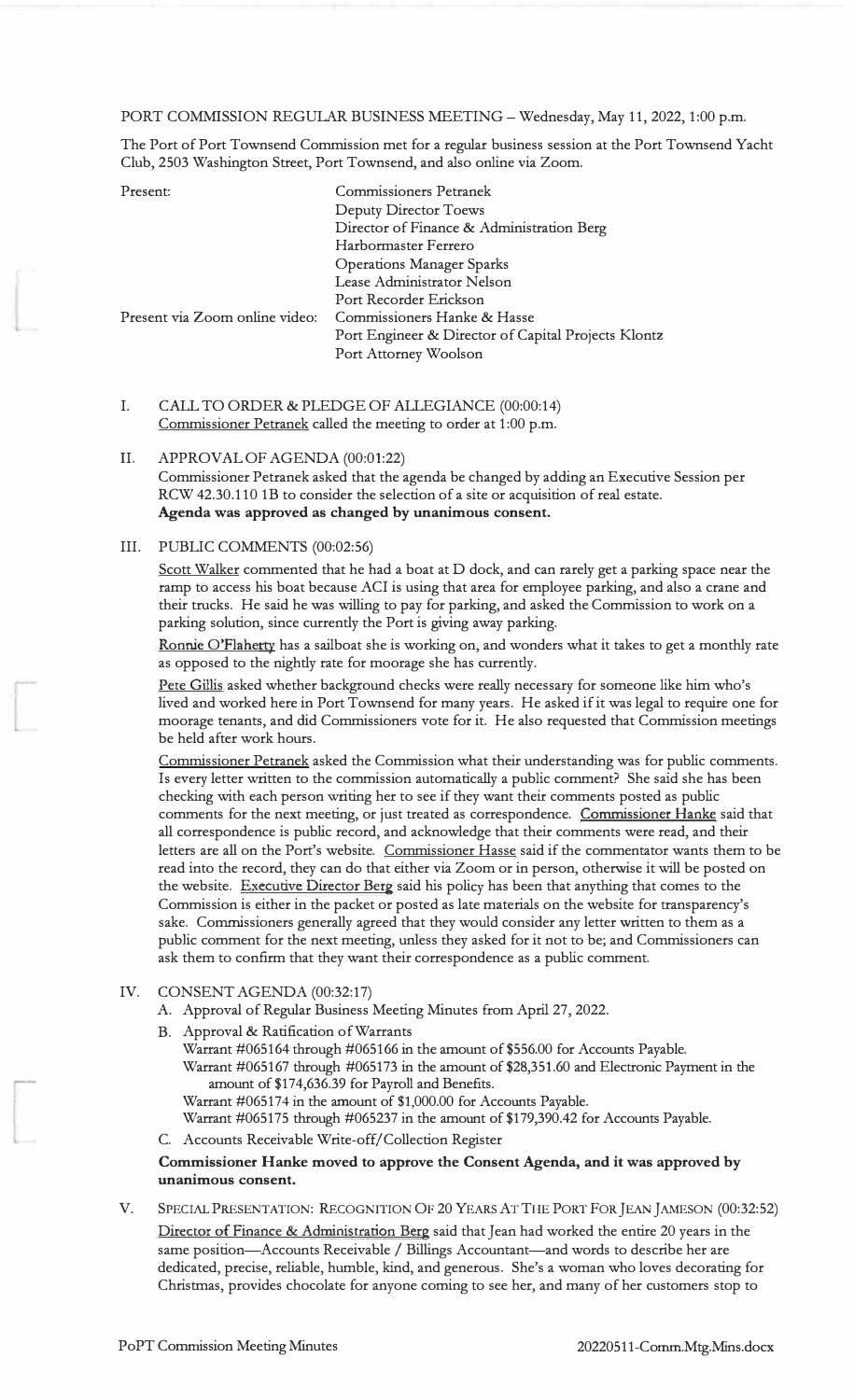chat, bring their dogs (who get treats, too). She has moved to three new locations, worked under 4 Executive Directors, 3 Finance directors, and used 3 different brands of marina software. Ms. Berg thanked Ms. Jameson for her unwavering, dedicated work and her generous, gracious attitude to our customers.

Lease & Contracts Administrator Nelson said that she had enjoyed working with Jean all those twenty years together and Jean had helped her a lot with leases.

Executive Director Berg said that Ms. Jameson was a pillar of the Port-a backbone whose work we may not see, but we see the results of her work, which is critical to the Port.

Deputy Director Toews said that Jean is an absolute rock-one of the foundation stones of this organization-and he enjoyed working with her.

Harbormaster Ferrero said that much of where he is today is because of how Ms. Jameson had helped connect the Marina Office with the Accounting Office, and he appreciated all the time she'd spent with him to do this.

lean Jameson said she didn't know where she'd be if the Port hadn't hired her and would never be able to thank the Port for all it has given her. She said she has loved her job all these years. Commissioner Hasse thanked Jean for modeling kindness, thoughtfulness, and perseverance in her

work, and said and she was sorry she didn't get to work with her more than 20 years. Commissioner Hanke said that he was often tempted to stop by Jean's desk for the candy and

enjoyed their conversations. He commended her for her consistency through the years, her accuracy and dedication, and for dealing so calmly with irate customers having to pay their bills.

VI. SECOND READING  $\sim$  none

## VII. FIRST READING  $\sim$  none

#### VIII. REGULAR BUSINESS (00:42:02)

A. QUILCENE MEETING REPORT (00:43:56)

Executive Director Berg commented that the Commissioners' meeting packet contained everything that was provided at the meeting with the community in Quilcene, including a model which staff developed as a tool. This tool is intended to look forward and help inform potential decisions about investments and revenues. He said ultimately staff hopes to use it as a tool with other port properties to imagine the shape of the future and make decisions. He described the Quilcene community meeting on May 3<sup>rd</sup> as a bit smaller than previous meetings, but it was a positive discussion. He said Deputy Director Toews would give the overview of how the meeting concluded, followed by Ray Canterbury, who would describe the meeting.

Deputy Director Toews said that staff had a great experience meeting with the Quilcene community, starting with a community survey last summer, and almost monthly meetings starting last fall with three alternatives. After 5 meetings, he said that staff had heard the community's request to rehabilitate and maintain Port facilities before doing any substantial change or new developments. What they discussed at the May <sup>3d</sup> meeting was a draft of a preferred alternative, and if confirmed by the group, staff would do a cost estimate, draft a multi-year Capital Plan and present it to the Commission as the Quilcene community's preferred plan. To that end, staff plans to return to Quilcene on June 7 th with a document like the draft presented on May 3<sup>rd</sup>, but augmented with further detail, costs, project timing; they will seek affirmation from the community, and then bring the resulting plan forward.

Ray Canterbury, resident of Quilcene, who attended the meeting gave a report from the community's perspective and said that Mr. Toews stated the situation very well. He said that the general consensus went over the details of the proposal, and Port staff had done a good job coming up with a middle ground on the alternatives. The details on the proposal were well presented and are something the community supports: maintenance of current facilities, dredging, making the boat launch safe and ergonomic, a dry campsite area for small RV's, a "Portland Lou\*" type of plumbed outdoor toilet and an outdoor shower for people who use the beach. He said the community is hoping that the rural nature will be preserved along with public access. **\*Mr.** Berg described the Portland Lou as a plumbed toilet facility that is unheated and lit, discourages camping out and resists graffiti, but is also easily cleaned & maintained with a hose. He said that this would be a great solution for the head of the Larry Scott Trail, too.

#### B. FUTURE MEETING FORMAT (00: 55:11)

Executive Director Berg asked what format the Commission would like to use for its meetings following the expiration of the Governor's emergency orders at the end of the month, when hybrid meetings are no longer required. He said that unless the Commission would like to have the Port's general counsel attend in person, the meetings would continue to have equipment and connections for remote attendance, so a hybrid option that is also open to the public will not be difficult for regular meetings and workshops. He noted that Port staff have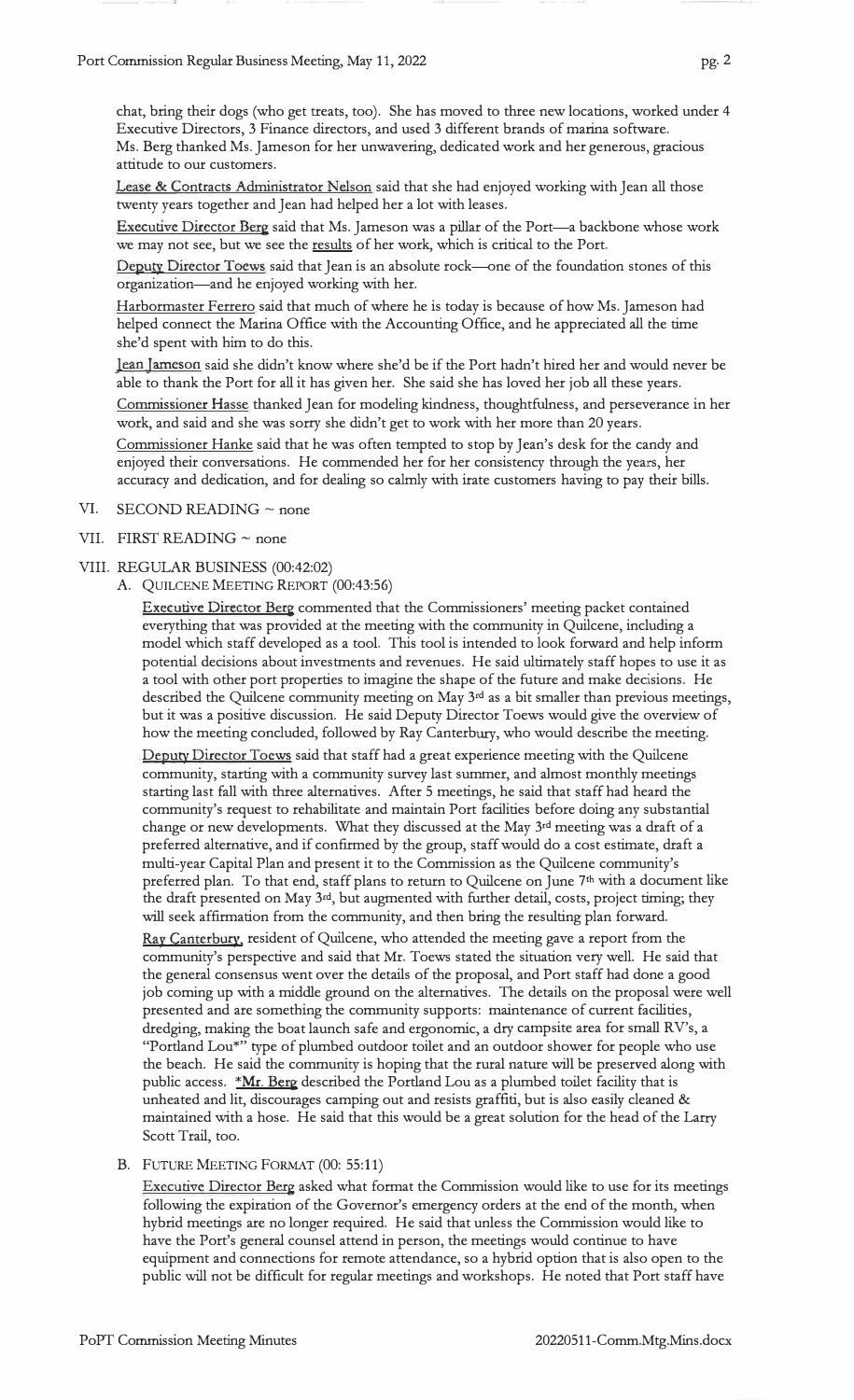heard from the community that they appreciate being able to participate in the meetings remotely. If the Commission desires to maintain this capability, staff will propose an amendment to Resolution 763-22 that includes remote attendance and participation by the public.

**Commissioner Hasse** would like to stay with the remote option because it is not only safer during times of illness, but greener as no commuting using fossil fuels would be necessary. Commissioner Petranek said she was in favor of the Port Commission meetings being held in hybrid with an online option.

C. INTERGOVERNMENTAL COLLABORATIVE GROUP (ICG) MEETING PREPARATION:

CAPITAL PROJECT LIST (01:01:05)

Executive Director Berg said he had forwarded a letter from Jefferson County Commissioner Kate Dean regarding capital projects in preparation for the ICG meeting on Thursday, May 19, 2022. He said the agenda for that meeting is matching infrastructure priorities to funding, and non-ICG member governmental agencies had been invited to participate. He asked for a consensus of key priority projects to send to ICG which we would consider for federal funding or partner funding opportunities.

Commissioner Hanke asked if there were a funding amount staff was seeking for each project, for instance the Point Hudson Jetty project. Mr. Berg reminded Commission that no funds would be distributed at the ICG meeting. This is more about educating each other about our critical projects (currently unfunded), how they affect the community and their costs, and hopefully there might be a matching of potential funding, and the ICG would help support its individual members in seeking those dollars.

**Commissioner Petranek** listed her top five priority projects:

- Anything unfunded for the Point Hudson Jetty
- Northwest Boatyard expansion
- Quilcene focusing on recreational community-wide projects)
- 300-ton lift backup and replacement
- JCIA Industrial Park infrastructure for marine trades

Commissioner Hanke said he'd pick the same list as Commissioner Petranek.

Commissioner Hasse listed her top five priorities from the Capital Projects list, saying that she concentrated on joint projects.

- Quilcene recreational park, building maintenance
- Point Hudson building preservation historical preservation
- Cantilevered esplanade at Point Hudson
- 300-ton southwestern expansion of the Boat Haven boatyard
- Clean/green diesel from Cherry Point, adding a new tank at Boat Haven for this.
- Eco-industrial Park at JCIA, including the pilot terminal
- Climate Change Action Plan, affordable housing and other problems that are facing our community that require all of these government entities to work together.

Executive Director Berg said that the list needs to be whittled down a little. He suggested taking the Point Hudson Jetty off, under the theory that it cannot receive any further federal funding. He then commented on other projects on the list, in an attempt to whittle it down. He heard that Commissioners would like to focus on (1) western boatyard expansion, (2) Quilcene, (3) 300-ton lift, (4) JCIA eco-industrial park, (5) Point Hudson building preservation plan, (6) cantilevered esplanade at Point Hudson, and (7) green fuel facilities, which is 7 projects.

Commissioner **Hanke** agreed that the fuel needs to be upgraded at both the marina and airport. He felt that the esplanade is crucial in getting people off the road, which would be a great improvement.

**Commissioner Petranek** would prioritize fixing Port critical infrastructure like historical preservation at Point Hudson, which we've learned is expensive.

Commissioner Hanke asked what's easier to building with other funds, and there followed a discussion regarding what funds might be available for which projects. Commissioners agreed that the first 5 projects Mr. Berg had listed were the top 5 and after discussion and input from staff decided to add the esplanade as the 6th project.

### IX. STAFF COMMENTS (01:28:47)

Executive Director Berg commented that the latest edition of the Port Report had just come out. He thanked Diana Talley who organized the photo piece and Lease and Contracts Administrator Nels on for coming up with the initial idea to interview a woman captain, which lead to the theme of women in maritime. He noted that the Port Retreat would be on May 18th & 19th from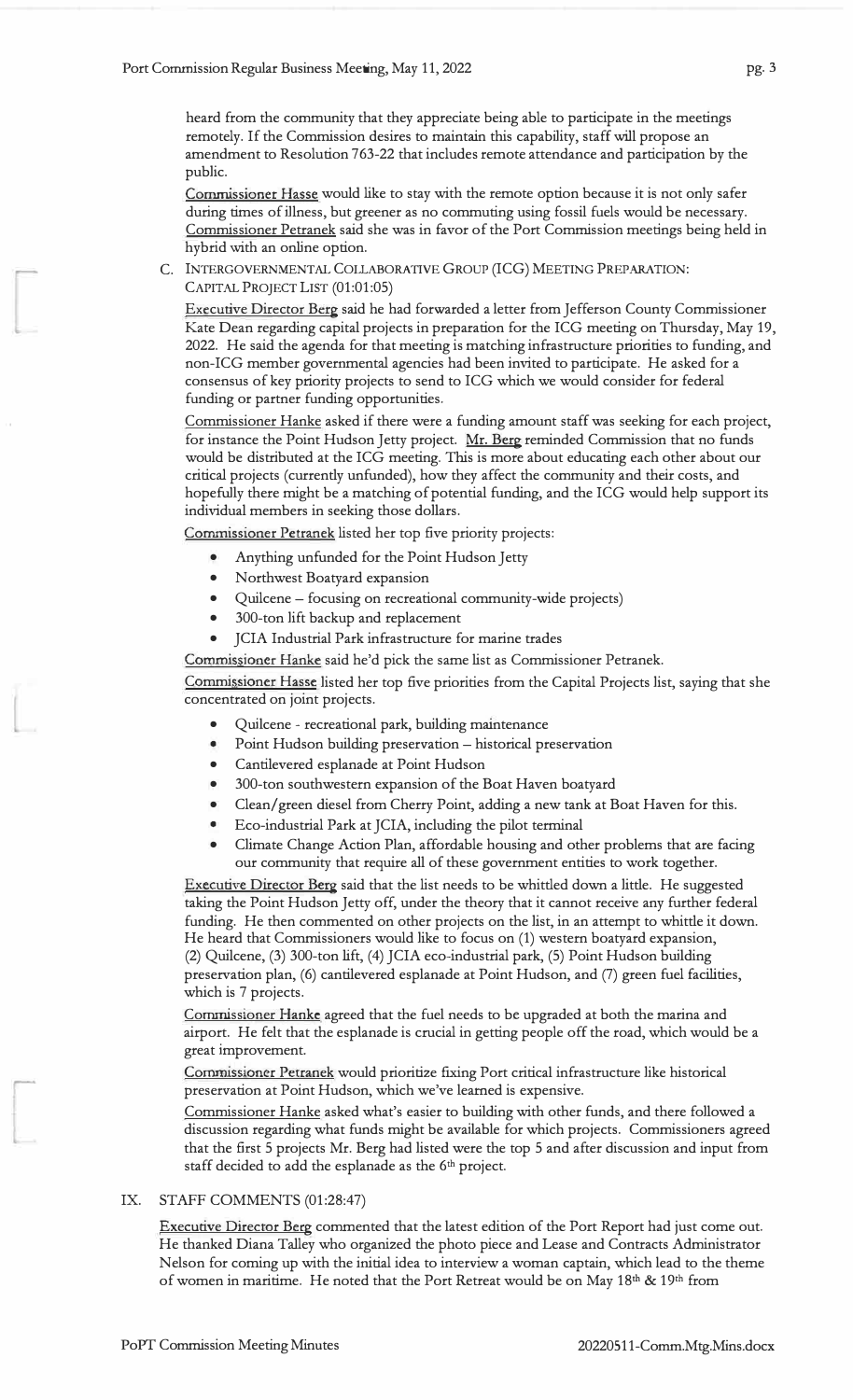Deputy Director Toews commented that he had good news: (1) the EDA grant is signed and delivered to the US Dept. of Commerce Economic Development Administration (EDA) for the Point Hudson Jetty for \$7.031 million; and (2) the Port was successful on a Boating Infrastructure Grant (BIG) Tier II for Boat Haven's linear dock--one of twelve projects funded in the nation, and the only one in Washington. He thanked Lisa Wilson and Ross Widener for their help in putting the BIG grant together. He reported that he and Executive Director Berg had attended a constructive meeting with the local community at the Gardiner Community Center, along with County Commissioner Brotherton and Sheriff Nole discussing a wide range of issues, including the Port's boat ramp project there. He said approximately 60 people attended, and staff received great comments about how to refine the project-they are concerned about parking and scope of the project; the consensus was to do the minimum necessary to repair the boat ramp.

Director of Finance and Administration Berg said the Port had hired a replacement for Karen Erickson; Joanna Sanders (current City clerk) will start at the beginning of June. She said Jean Jameson's replacement, Jeanine Johanson, had started working with Jean and things are going well. She was happy to convey that she had finished the Annual Report (part of today's meeting packet) on time. She said she plans to attend the WPPA Finance Directors' meeting in June where she will be giving a presentation on reporting to the Commission and the public.

Port Engineer Klontz commented that the contractor open house for the Point Hudson Jetty project had been rescheduled to Friday, May 13. The Port will advertise for bids later this month. He reported the evening before he had attended the second Sims Way Gateway and Boatyard Expansion project stakeholders meeting. It was a fruitful discussion; attendees were cordial and civil despite not agreeing on the project, they were willing to listen to other points of view. That group will be meeting about every 3 weeks until late August when they hope to present out, starting with the City Parks & Recreation Department.

Harbormaster Ferrero said that the work yard was still at 101% occupancy through April and staff is doing weekly check-ins on the haul-out schedule, making sure everyone is on schedule to be hauled. He reported that the Point Hudson Marina guest monthly boats had moved to Boat Haven, and that the cruise ships have started coming to Union Dock every Thursday and sometimes on Saturday, carrying 60-80 people.

Operations Manager Sparks said that the Pavilion building would be ready for the Port retreat next week. As for the old Coast Guard building / new Boat Haven Marina Office, the inside was done, and maintenance teams were working on the outside. The current marina office will become the airport terminal, and the project is in septic design phase now. He said he was hoping it would be moved in the fall with occupancy possibly in early 2023. He said that the 300-ton Travelift had a main baring that may be going out, which was discovered after scheduling down time for routine maintenance this summer.

Lease Administrator Nelson reviewed her lease brief starting with new leases: SEA Marine will begin leasing the Armory Building sail loft space on May 1st, Station Prairie, LLC (Seton) will start a SO-year lease at JCIA Hangar site #5, and Sail Port Townsend, a woman-owned business will begin a month-to-month agreement on May 1, 2022, for an office in the Nomura Building. She said there were at least two more office spaces available in the Nomura building. She relayed that Best Coast Canvas had exercised option 2 of 3 for another year through July 31, 2023. She noted that Key City Public Theater is licensed to use a 1600 sq ft parcel of land at Point Hudson for an annual fundraising event June 24 & 25. She said that staff would bring a proposed Lease Assignment of Dave's Mobile Welding to Armstrong Consolidated, LLC to the May 25, 2022, commission meeting.

Port Counsel Woolson said he had attended the Washington Airport Manager Association meeting.

## X. COMMISSIONER COMMENTS (01:49:09)

Commissioner Hasse thanked former Commissioner Steve Tucker who volunteered to help the MRC set the eel grass buoys using the Port's boat. She commented that the WPPA Spring Meeting was held in Skamania, near where she grew up, and she thought their classes and speakers were excellent; she learned that the Port of Camas / Washougal has their energy use assessed and dialed in, and she'd like to bring those ideas to our Port.

Commissioner Hanke commented that the WPPA had lost three top people to retirement, one of whom was a lobbyist, and he noted that WPPA's greatest asset is their lobbying capability. He reminded everyone present that the Port's lease policy was formed with the input from a lot of stakeholders throughout the Port in addition to staff; the big message is "fair market value" and "transparency" - it reflects the desire of tenants and doesn't need a complete overhaul.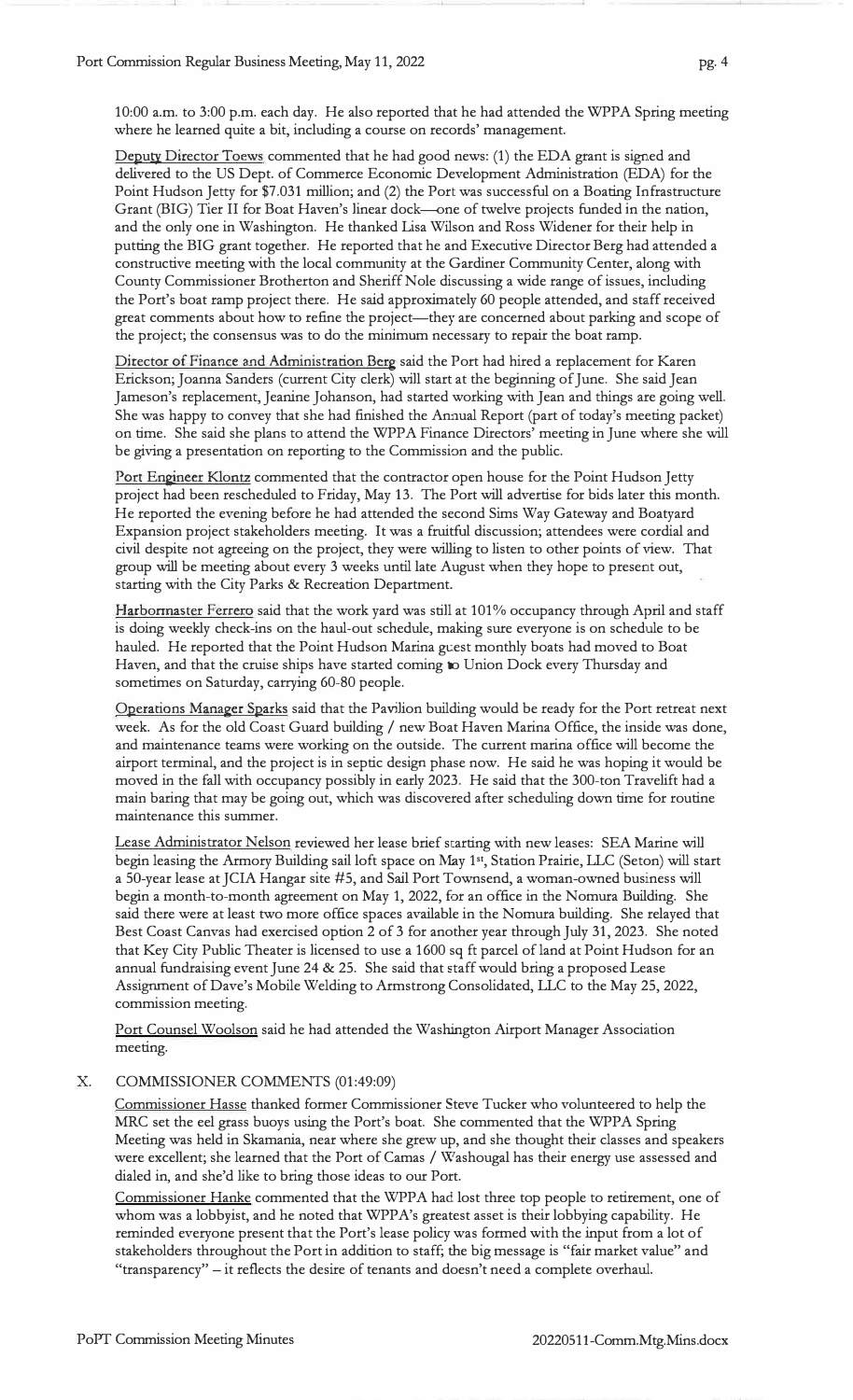Commissioner Petranek said that she had attended the monthly EDC Board meeting and reported that the confidentiality rules were still unresolved. The Board is looking at getting Transit on the EDC board to promote Park & Ride and have fewer cars downtown. EDC Director, Cindy Brooks is setting up financial accountability, a small business advisory service. She did a walkabout with representative Derek Kilmer and Port staff at Boat Haven and looked at the Point Hudson Jetty. Executive Director Berg, Deputy Director Toews and she participated in another KPTZ "Our Working Waterfront" interview to be aired Friday 5/13 at noon, with a general theme of community, staff and 'electeds' working together. She attended another EDC meeting "the Area Sector Analysis Work Group", which aims to get economic data for all of Jefferson County.

- XI. Next Meeting of the Commission (01:57:47): Commission Retreat on Wednesday & Thursday, May 18 & 19 from 10:00 a.m. to 3:00 p.m. at the Point Hudson Pavilion, 355 Hudson Street, Port Townsend & via Zoom. The next Regular Business Meeting: Wednesday, May 25, 2022; 5:30 p.m., at the Pavilion Building & via Zoom.
- XII. EXECUTIVE SESSION (01:58:28): per RCW 42.30.110 1B to consider the selection of a site or acquisition of real estate. Commissioner Petranek went into Executive Session at 2:58 p.m. for approximately 30 minutes with no action likely afterwards.
- XIII. ADJOURNMENT: the meeting was reopened and adjourned at 3:21 p.m., there being no further business before the Commission.

**ATTEST** 

W. Hanke, Secretary

A. Petranek, President

Carol L. Hasse, Vice President